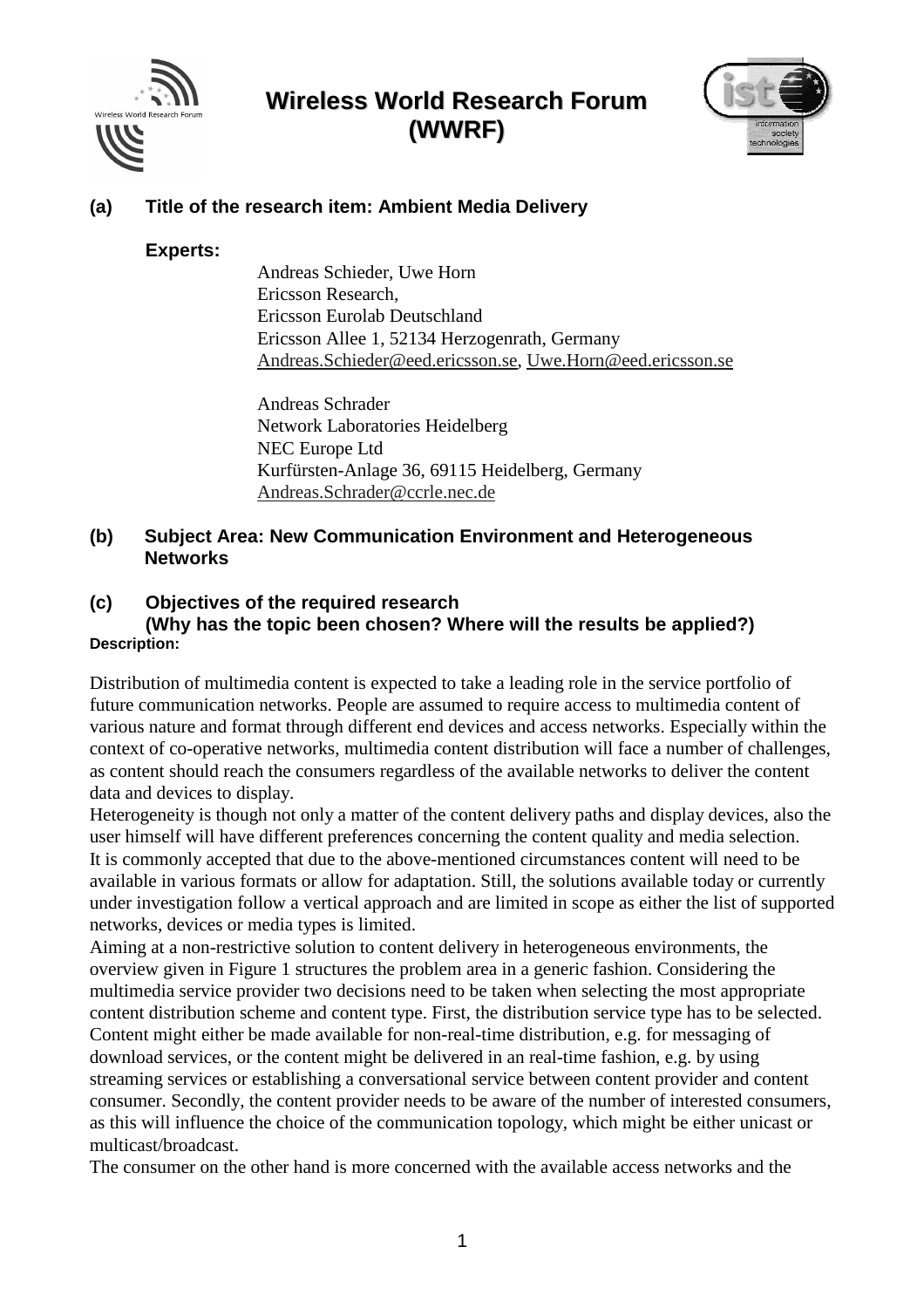**Wireless World Research Forum** Wireless World Research Forur **(WWRF)**

devices he can access to view the content. The number of available networks and devices is supposed to further increase making the decision process too complex to be left for the end-user. The objective of the required research is thus to develop a solution which abstracts network and device heterogeneity as well as content characteristics in order to create a future proof media distribution architecture, which allows to easily include new types of content, devices and networks.



**Figure 1: The challenge of media distribution in heterogeneous environments**

By changing today's vertical content distribution architectures into horizontal multimedia services, the number of reachable users can easily be increased. In addition, a horizontally layered structured makes it easier to combine multimedia services with other services (e.g. user-context awareness, personalization, location-awareness) to further add value to multimedia content. A more flexible multimedia delivery architecture also makes it easier to utilize network resources in the most optimal way and to integrate the kind of service adaptation, which is required for *mobile* multimedia services.

### **(d) Possible approach**

The approach proposed to establish a generic solution for media distribution in heterogeneous environments is to establish an abstraction layer referred to as the Ambient Media Overlay Network. The Media-delivery overlay network is supposed to distribute content, once injected, economically and efficiently to millions of mobile users within a matter of seconds. The Ambient Media Overlay Network (see Figure 2) establishes a virtual network plane comprising

logical nodes implementing certain functions, which are important for addressing all media delivery challenges in mobile networks. The nodes constituting the Ambient Media Delivery Overlay are further referred to as MediaPorts. MediaPorts will implement one or all of the following functions: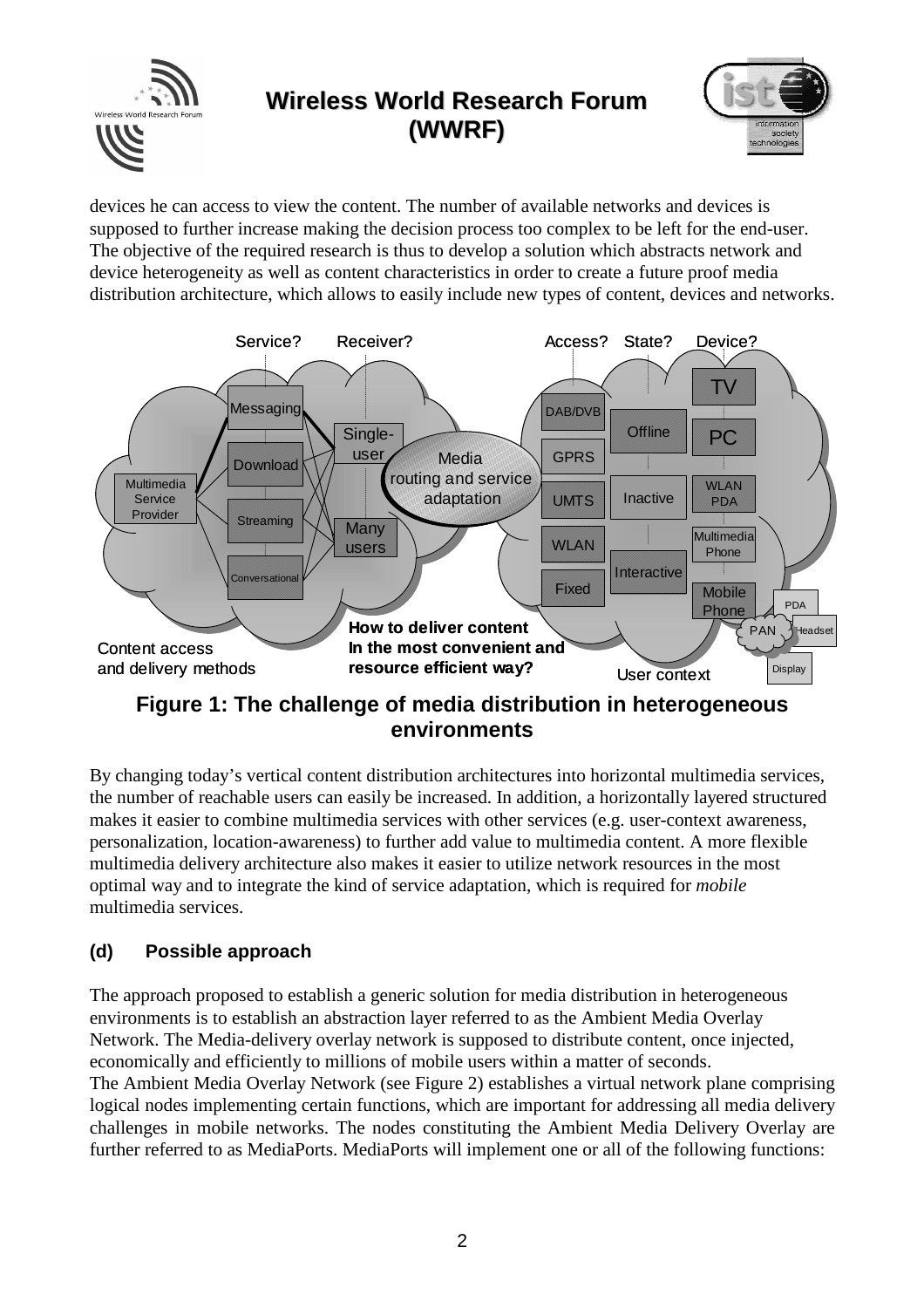



• Smart Media Routing

Smart media routing refers to the ability to take into account characteristics of the media content, link characteristics and user preferences to deliver media content in the best way. Smart media routing also refers to the capability to manage and maintain disjoint paths between content sources and sinks, which could be used simultaneously. This is useful for increased service robustness but might also be necessary for supporting scenarios where consumer like to interact with a multimedia application via various devices using different access technologies. A consumer with a mobile terminal and a WLAN PDA might want to view the video part of a session on her PDA (delivered via WLAN access), while listening to the audio part with the Bluetooth headset.

Media Adaptation

Media adaptation refers to the capability to adapt media content to different quality levels and data rates as well as transformation functions to convert between different media formats. The MediaPort can provide the required adaptation function by itself or it manages and controls resources, to carry out those functions. The needs of commercial content providers need to be considered carefully, since they often would like to avoid uncontrolled transformation of their content.

Media Caching

Media caching refers to the capability to store media or certain fractions of media in order to avoid long haul communication paths between media source and media clients (sink). Media caches will primarily be used for content for which a high demand is expected or has already been monitored.



### **Figure 2 – Ambient Media Delivery Network Architecture**

Physical nodes of the interconnectivity layer can be turned into MediaPorts by implementing the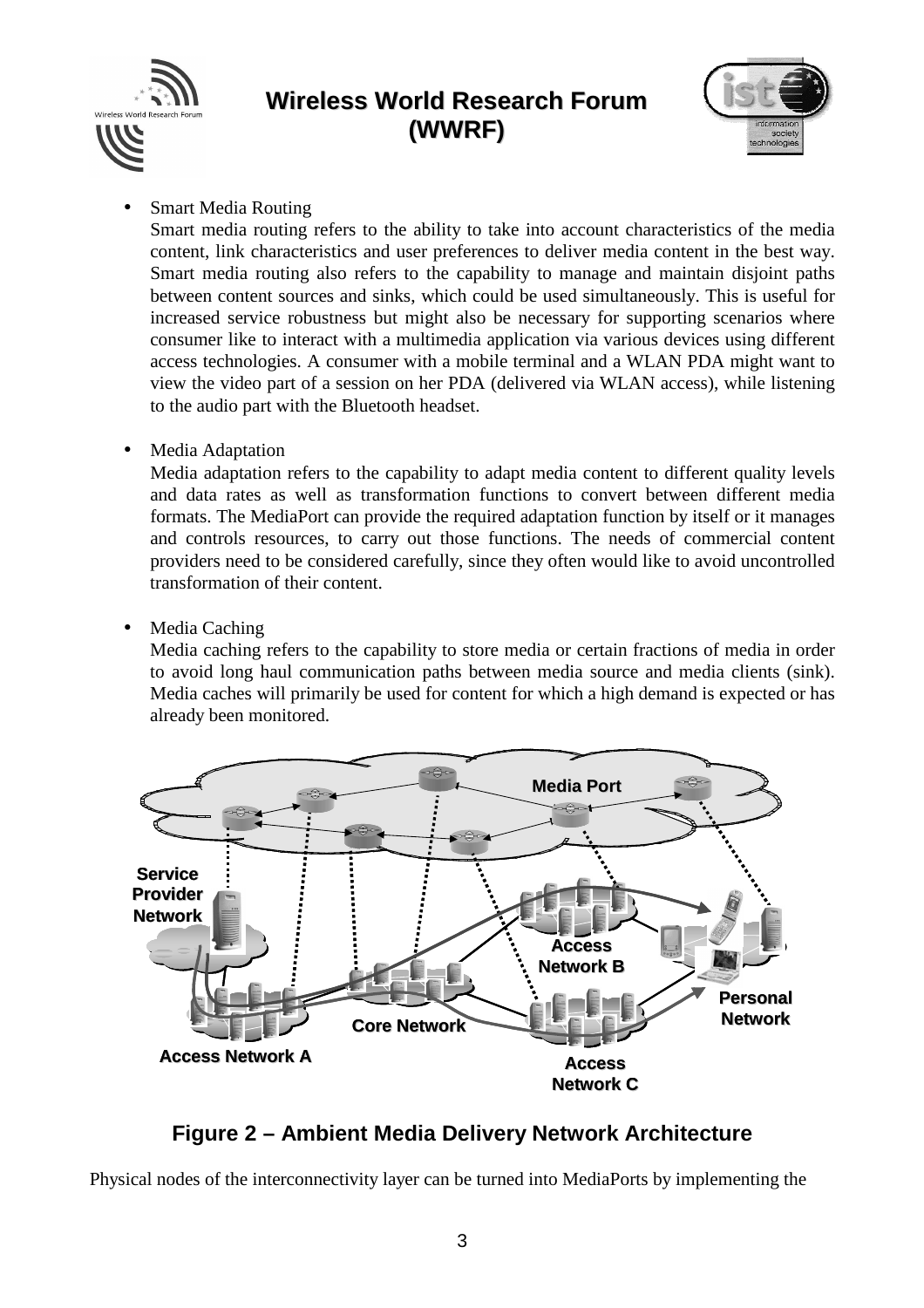



smart media router, media adaptation and/or media cache functionality (see Figure 2). At least nodes located at the edges of a domain - technology domain or operator domain - should provide MediaPort functionalities to make the transmission characteristics known to the media delivery overlay network.

Different access networks, core networks, and service provider networks will typically belong to different commercial entities (companies). The Ambient Media Delivery Network Architecture must be able to handle such a multi-operator environment. The Ambient Media Delivery overlay itself can also be sub-divided over multiple operator companies. It is important to find business models where each of the involved operators profits from media delivery and has the right incentive to make the required investments in media delivery technology.

### **(e) State of the art in the area (including important references)**

[1] proposes to split media streams into subflows and to transport the subflows over disjoint paths. The following advantages are mentioned: reduced link congestion probability, independent packet loss over the disjoint path, increased robustness against link failures since it is unlikely that all of the disjoint paths are affected by link failures at the same time, increases security, since for an eavesdropper it's difficult to collect and put together data sent over disjoint paths. Ideas for a multiflow realtime transport protocol (MFRTP) sitting above RTP and TCP are outlined. The usefulness of the approach is verified by simulation results.

[2] mentions the drawbacks of traditional routing protocols like BGP (border gateway protocol): sub-optimal routing decisions, does not consider path performance, and the long time it takes (up to several minutes) until stabilization in case of link failure. As a solution it is proposed to introduce Resilient Overlay Networks (RONs) on top of the underlying Internet routing substrate. Advantages of the approach: efficient end-system detection and correction of faults, better reliability, and better performance. Mentioned application: content Delivery Networks.

Media Point systems

[10] presents the Media Point concept as a means to provide managed high-rate services in areas with fragmented radio coverage. It is shown that 'islands' of Media Points can be integrated into the public cellular infrastructure, benefiting from the signalization when high-rate access is temporarily unavailable. It is shown that the Session Initiation Protocol (SIP) can serve as an enabling technology for session management and data delivery. The Media Point system provides a managed push-service, which gives users access to high rate personalized data/content via a cost-efficient infrastructure.

In [11] a new service concept for a mobile broadband system called the Wireless Media System (WMS) is introduced. The WMS will provide broadband access to terminals with medium velocity of movement and is embedded into a cellular radio network to support a high velocity of terminals with medium transmission rate. An Intelligent Service Control will provide virtual continuous radio connectivity to the WMS although the physical radio connectivity might be discontinuous. Broadcast, multicast and single-cast services will be combined to minimize the number of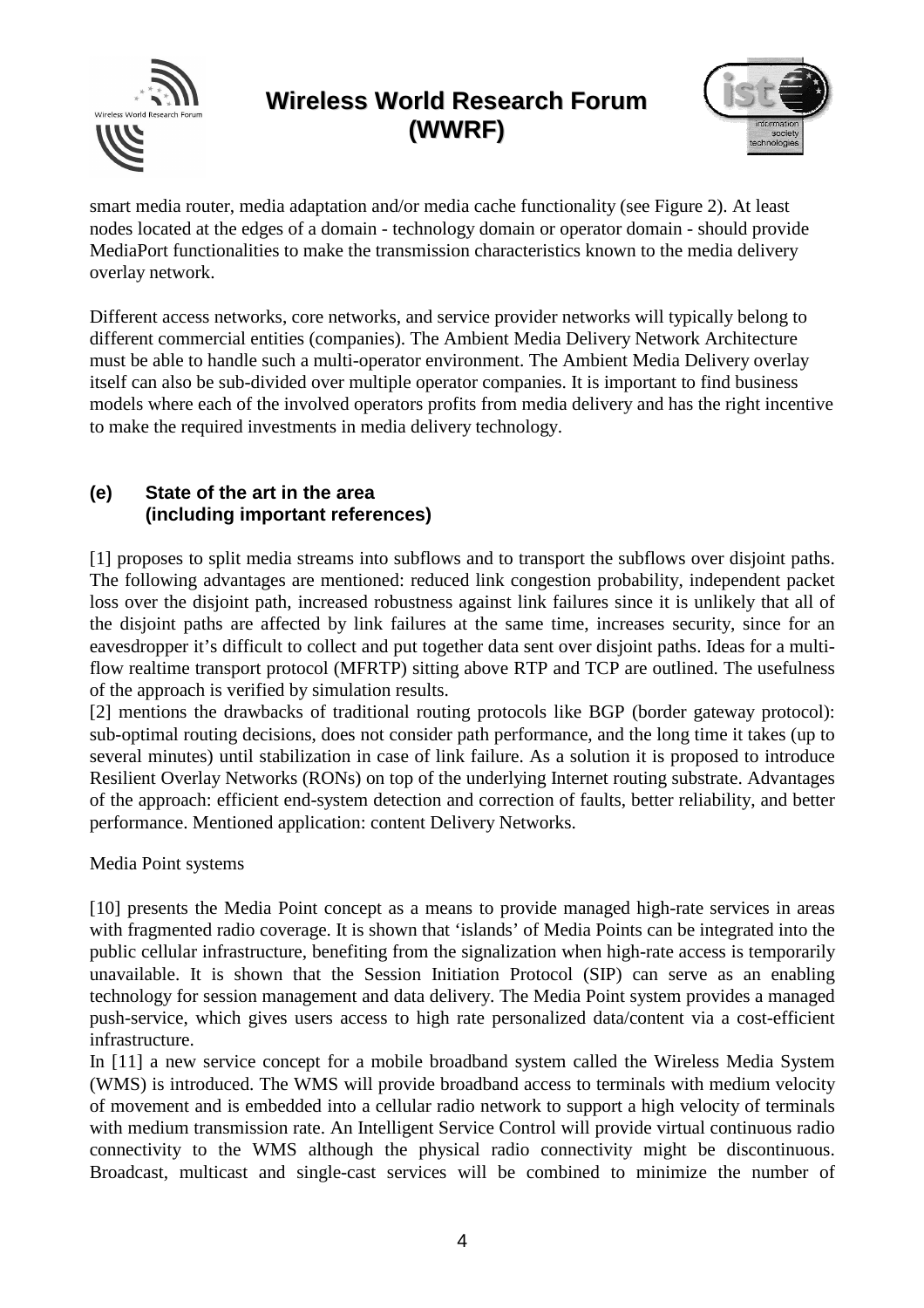



transmissions needed to provide the contents requested by the users. The concept of the Intelligent Service Control as well as basic service concepts and multimedia applications and usage scenarios are presented.

#### Media Adaptation

In the last decade, media adaptation research has been performed very actively. Several hundred papers have been published in conferences and journals. In most cases, the publications focused on a specific adaptation means (like FEC, re-transmission, etc.) but also integrated research projects have been performed. It is totally out of scope to present a comprehensive overview. Here, we just want to mention some examples of ongoing research activities in the area of transcoding and adaptive codecs.

In general, we can differentiate between sender- and receiver driven adaptation. Many proposals are variants of the receiver-driven layered multicast (RLM) approach [8], which have problems with scalability and efficiency. For sender rate adaptation, various adaptive codecs have been used for adaptation purposes (e.g. layered DCT [4], H.261 [5], MPEG-4 [7]) etc. While these approaches are useful in a point-to-point scenario, they often suffer from the flexibility for the support of different receiver requirements. For this case, wavelet based coding mechanisms have recently proven to offer a good compromise between compression ratio, error tolerance and the ability to support various filter operations within network nodes to adapt to the respective requirements even in group scenarios ([3],[6]). But all methods have in common, that for large heterogeneous requirements, it is sometimes impossible to agree on a common set of codecs for all involved partners. In this case, transcoding is necessary. Some work has been done for specific media conversions (e.g. for MPEG-2 to H.263 transcoding [9]).

### **(f) Expected results**

The proposed research activity is expected to result in a specification of the ambient media delivery overlay network, which includes:

- the overlay network architecture,
- the design and functional structure of media ports,
- the specification of protocols and APIs connecting media ports as well as offering information exchange with the network and application/service layer and
- the description and evaluation of routing strategies as well as adaptation strategies.

### **(g) Time frame to get the expected results**

It is expected to provide the expected results within a research activity lasting 2 years.

### **List of References**

- [1] Shiwen Mao, Shunan Lin, Dennis Bushmitch, Sathya Narayanan, Shivendra S. Panwar, Yao Wang, and Rauf Izmailov, "Real Time Transport With Path Diversity", The 2nd Annual New York Metro Area Networking Workshop, Sep 2002, New York
- [2] D. G. Andersen, H. Balakrishnan, M. F. Kaashoek, and R. Morris, "The case for resilient